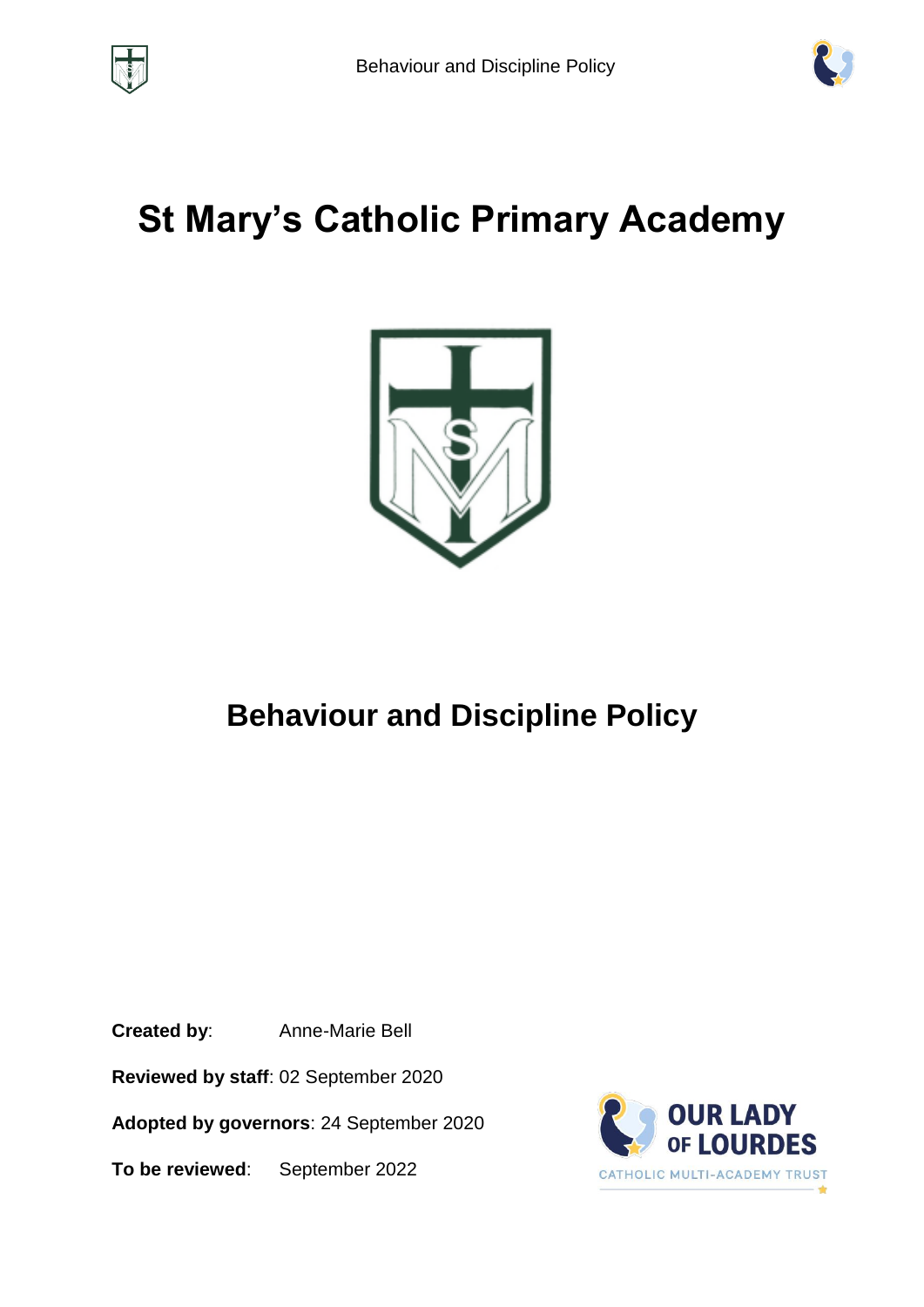



#### **St Mary's Catholic Academy Behaviour and Discipline Policy**

#### **Our Mission Statement**

#### **"To walk hand in hand with God, loving him, loving each other and loving ourselves, doing our best with the gifts he gave us to make the world a richer place."**

#### **Aims and expectations**

It is our primary aim at St. Mary's Catholic Primary Academy that every member of the school community feels valued and respected, and that each person is treated fairly and well. We are a caring Catholic community, whose values are built on mutual trust, respect for all and the Christian values of loving our neighbours. The school behaviour policy is designed to support the way in which all members of the school can live and work together in a supportive way. We aim to promote an environment where everyone feels happy, safe and secure. The policy aims to promote good relationships, so that all people can work together with the common purpose of helping everyone to learn.

The school requires every member of the school community to live out our mission by walking hand in hand with God to make the world a richer place. We treat all children fairly and reward good behaviour, as we believe this develops an ethos of kindness and co-operation.

We expect children to:

- Develop their full potential in terms of spiritual awareness, self-esteem and academic achievement.
- Behave in a considerate way towards others.
- Be tolerant, understanding and considerate of the rights, views and property of others.
- Develop a responsible and co-operative attitude towards work.
- Become increasingly independent, responsible and positive members of the school and wider community.

#### **Our School Values**

This policy supports the school community in aiming to allow everyone to work together in an effective and considerate way. We emphasise the positive aspects of behaviour management through our school values and character curriculum.

**Kindness** – no act of kindness, no matter how small, is ever wasted **Respect** – treat people the way you want to be treated **Commitment** – transform your dreams into a reality **Responsibility** – your attitude determines your direction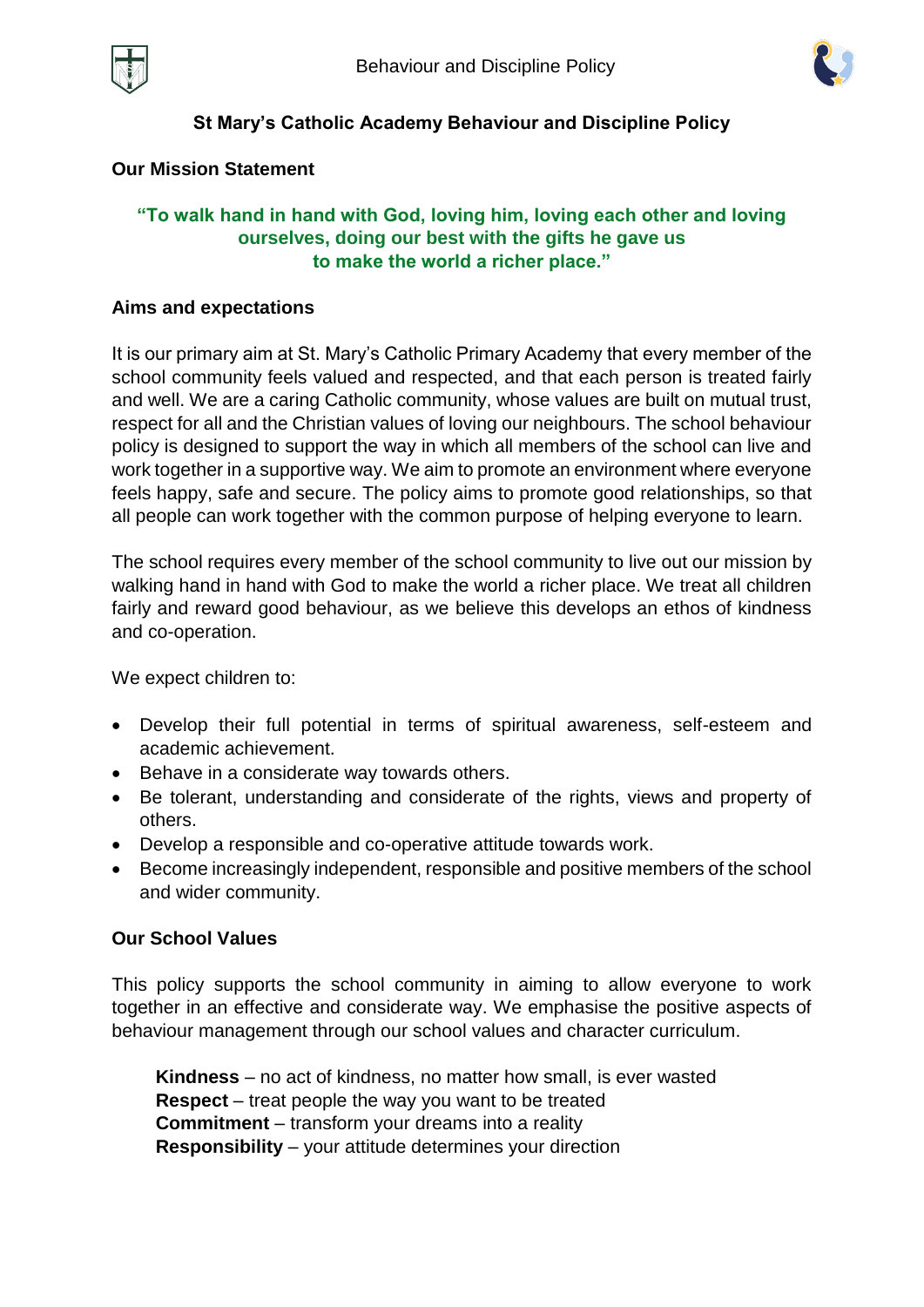



**Appreciation** – appreciate the little things, for one day you'll look back and realise that they were the big things

**Honesty** – do the right thing even when no one is looking **Resilience** – remember there are no mistakes only lessons

Children are praised for their contribution towards the Catholic Life of the school and living out these values in a variety of ways.

# **Rewards**

We praise and reward children for good behaviour in a variety of ways:

- Staff regularly praise and congratulate children verbally.
- Each class has a reward system in place for consistent good work or behaviour, or to acknowledge outstanding effort or acts of kindness in school.
- Staff congratulate children in Congratulations Assembly for their hard work and effort and for living out our school values.
- The Mission Cup is awarded at every Congratulations Assembly to a child who lives out the school mission especially well.
- Children can be sent to the Headteacher for a 'Shout Out and Shine' for exceptional achievement in lessons.
- Staff award children with house points for demonstrating good behaviour. These house points are counted each week, and each term 'Reward Time' is given to the house with the most points.

The school acknowledges all the efforts and achievements of children both in and out of school.

# **Behaviour steps and sanctions**

Our school values are discussed with each class through daily collective worship and weekly circle time sessions. They are evident in the classroom environment and underpin our gospel values of respect, love and mercy for all. Every child at St Mary's Academy knows the standard of behaviour that we expect in our school. If there are incidents of unacceptable behaviour, staff address the behaviour with the following steps:

- 1. Regularly praise positive behaviour, setting a high example for others to strive for
- 2. 'Drive by' and quietly remind the child of what is expected, remaining gentle and calm
- 3. Give the child a warning that their behaviour is unacceptable
	- Provide a white think bubble
- 4. Reflection time is given child stays in for 5 minutes of their play
	- Replace the white with a blue think bubble
- 5. Seek member of leadership team involvement and lunchtime reflection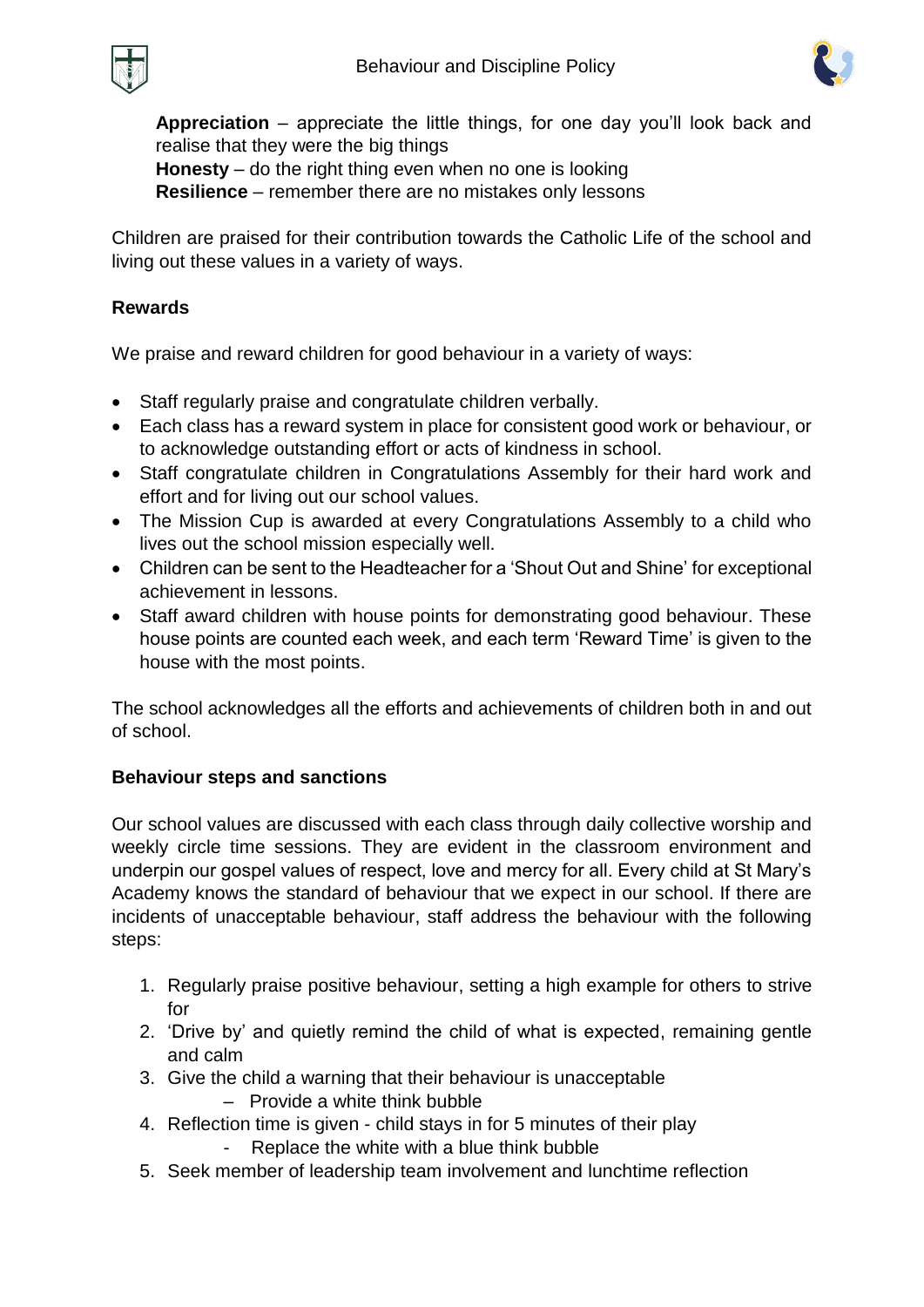



- FS/KS1 15 minutes
- KS2 30 minutes
- 6. Child works out of class for the remainder of the morning/afternoon.

At any point, with improved behaviour the child can make their way back up the steps e.g. have a white think bubble removed if they improve their behaviour. Seek to praise their efforts and always consider what might be causing the behaviour to help you be proactive and deal with it in a positive manner when possible.

Certain, more serious behaviour e.g. swearing, physically hurting another child, will warrant an immediate 'time for reflection'.

Reflection time should focus on the child being honest about the choices they have made and what they can do to make a difference, making better choices from then on.

Class reflection time – parents should be informed with a phone call from the class teacher. Lunchtime reflection should entail a letter home from senior leader/ headteacher.

A second lunchtime reflection within a half term should trigger a meeting between the parents, teacher and headteacher.

#### **Reflection time questions:**

What happened? What wrong choice did you make? What happened as a result? What will you do to move on/make it better? How will we prevent this from happening again? How will you show you are sorry?

Where a child is upset by another, they are encouraged to forgive and reconcile their differences as Jesus wants us to show mercy to our neighbours. Each situation is addressed accordingly and is dependent on the age and stage of development of each child. As a loving school community, we expect children to listen carefully, follow instructions and try their best in all school activities to enable all learners to achieve their potential.

Serious or repetitive behaviour should be logged on the school CPOMs system so the behaviour can be monitored.

# **Breakfast Club**

A friendly relaxed atmosphere is promoted in breakfast club and the club has simple rules for the children to follow. Children are encouraged to use their manners, be considerate and helpful to others and show respect to the grown-ups.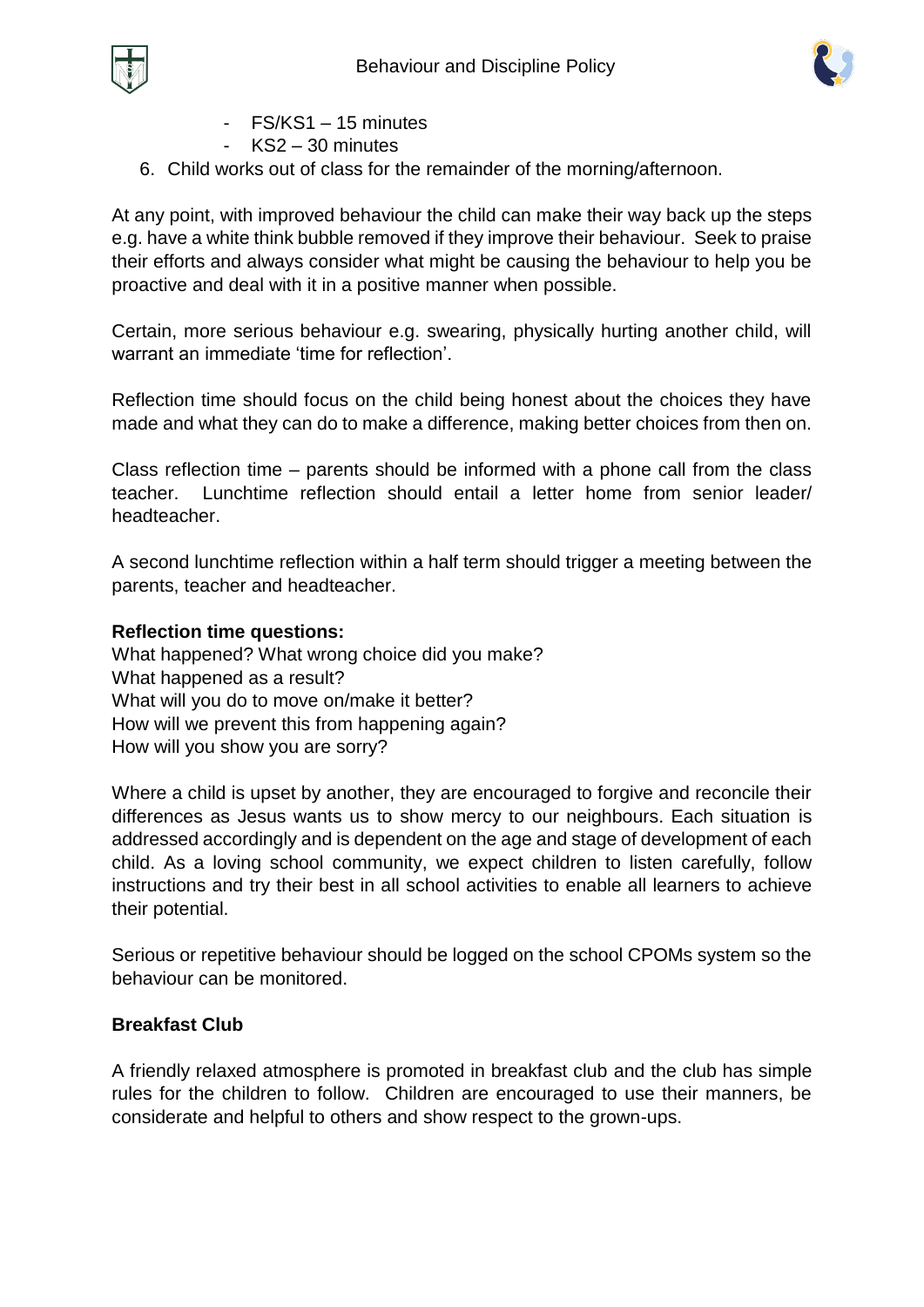



If an incident takes place during breakfast club, the child will be given a verbal warning. If the behaviour continues, they will be asked to have a short amount of reflection time away from the other children, remaining within the school hall. Any further or serious behaviour should be reported to the Headteacher immediately.

Where a child's behaviour remains challenging on a regular basis in breakfast club, parents will be invited to a meeting about their child's behaviour with the headteacher. This may result in the parents being asked to provide alternative care for their child before school.

# **Playtime and lunchtime**

If a child is not following our school values, they will be given a verbal warning. If the behaviour continues they will be asked to have an appropriate amount of time out in a safe space to reflect on their behaviour. This is dependent on the severity of the incident and the age and stage of development of the child. Times will range from 2 minutes to 5 minutes.

If an incident takes place in the hall, the child will be given a verbal warning. If the behaviour continues, they will be asked to have an appropriate amount of reflection time within the school hall, away from their peers.

After lunch time, Midday Supervisors will feedback **all** relevant information regarding individual behaviour to class teachers.

Any serious or persistent, repeated incidents will be immediately directed to the Senior Leadership Team.

# **After School Clubs (outside providers)**

If a child is not following our school values, they will be given time out in the hall, on the yard, or in the classroom (depending on where the after-school club is taking place). If the behaviour continues, they will be sent to the teacher dismissing the club. The teacher will speak to the child's parent. If the behaviour is repeated, the child may be prevented from attending further sessions until their behaviour improves.

The safety of the children is paramount in all situations. If a child's behaviour endangers the safety of others or themselves, the member of staff/after school provider would stop the activity and prevent the child from taking part.

# **Non-negotiable Behaviour**

We do everything in our power to ensure that all children attend school free from fear and there are four kinds of behaviour, which are not tolerated at St Mary's School: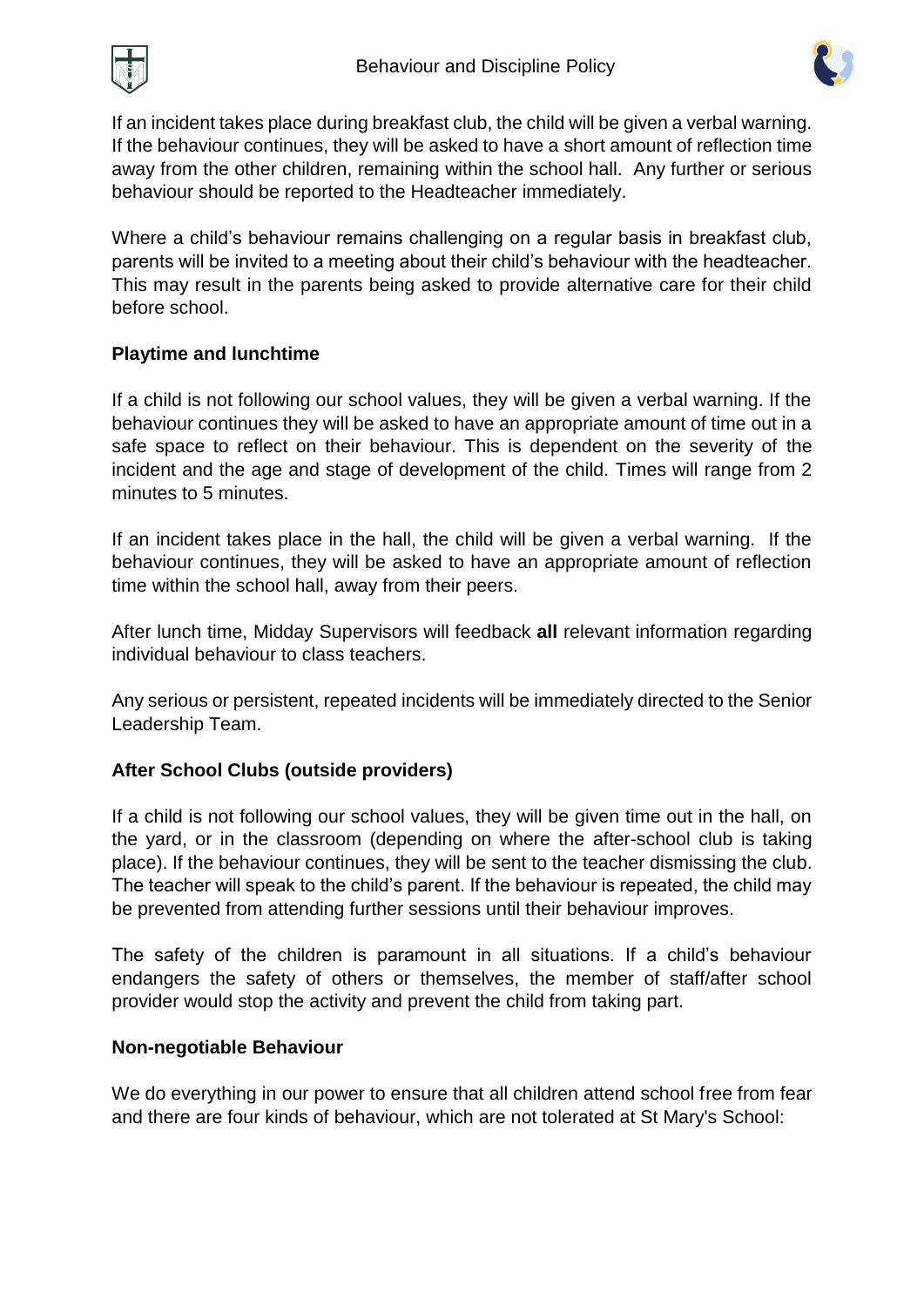



- Bullying, intimidating, threatening or verbally abusing others (including swearing) about: disability, ethnicity, gender, religion, belief or faith background or sexual identity
- Refusing to co-operate with, or being abusive to, an adult
- Being violent or hurting others
- Deliberately damaging school or other people's property

These behaviours will lead to the immediate involvement of the Headteacher or senior staff, without necessarily going through the usual staged approach to sanction.

# **Children with Special Educational Needs**

There are some children with specific needs which may prevent them from responding easily to the whole school behaviour policy. In these cases, they will have personalised, differentiated behaviour plans with sanctions that are appropriate to their needs. This is discussed with the classmates of those children, so that their classmates don't feel that the system is unfair and they understand why some children require personalised sanctions. To treat some children equally, they must be treated differently.

The SENDCo regularly updates staff on the needs of specific children in school and gives advice on how best to engage positively with them and avoid confrontation.

On the very rare occasions that a pupil's behaviour is dangerous; or will put them, other children or a staff member at risk; causes significant damage to property or disrupts the good order and discipline in school, we may be required to use reasonable force to physically intervene in a situation and remove a child from that situation. This is a last resort, in all cases, and we prefer to avoid this kind of intervention using a range of de-escalation strategies. Nominated members of our staff are fully trained in these types of strategies and interventions. Parents of the child concerned are always informed if physical intervention has been required with their child and risk assessments and individual handling policies are in place.

# **The role of staff**

It is the responsibility of the whole school community to ensure that the school values are lived out by all its members.

All staff in our school have high expectations of the children in terms of behaviour, and they strive to ensure that all children work to the best of their ability.

All staff treat each child fairly, with respect and understanding, and follow the procedures consistently.

If a child misbehaves repeatedly in class, the class teacher keeps a record on CPOMS of all such incidents. In the first instance, the class teacher deals with incidents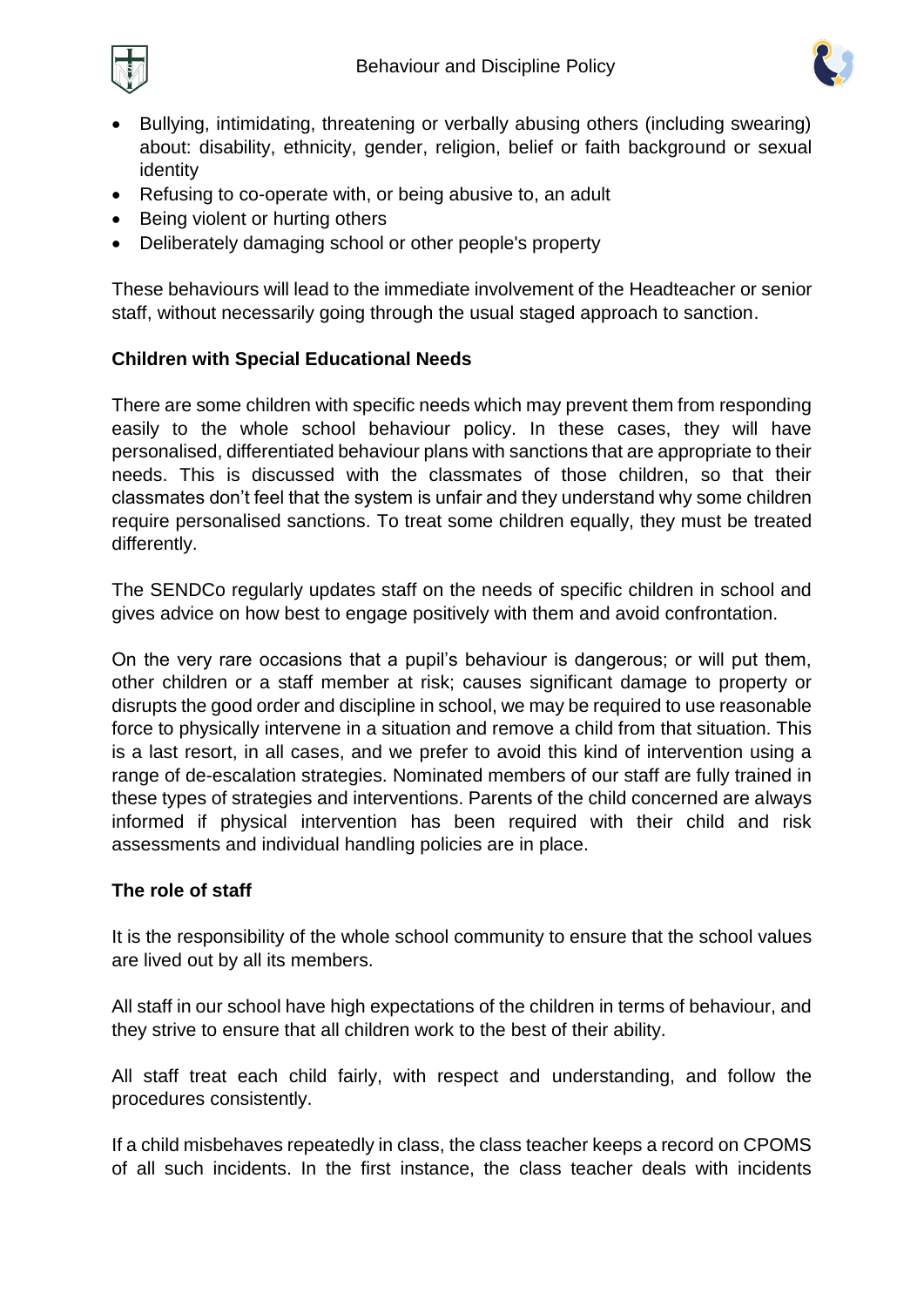

him/herself in the normal manner. However, if misbehaviour continues, the class teacher should seek help and advice from the Leadership Team.

The class teacher liaises with external agencies, as necessary, to support and guide the progress of each child. The class teacher may, for example, discuss the needs of a child with the SENCO, Key Stage leader, Deputy Headteacher or Headteacher.

# **The role of the Headteacher**

It is the responsibility of the Headteacher to ensure the health, safety and welfare of all children in the school.

The Headteacher supports the staff by implementing the policy, by setting the standards of behaviour, and by supporting staff in the implementation of the policy. The Headteacher keeps records of all reported serious incidents of misbehaviour. The Headteacher has the responsibility for giving fixed-term exclusions to individual children for serious acts of misbehaviour. For repeated or very serious incidents, the Headteacher may permanently exclude a child. Both these actions are rare. The school will always endeavour to work with children and their families to support them to remain in school where possible.

# **The role of parents**

The school works collaboratively with parents, so children receive consistent messages about how to behave at home and at school.

The school values can be found on the school website. We expect parents to support their child's learning, and to co-operate with the school, as set out in the home–school agreement which is signed annually by parents. We try to build a supportive dialogue between the home and the school, and we inform parents immediately if we have concerns about their child's welfare or behaviour.

# **Fixed-term and permanent exclusions**

St Mary's is an inclusive school where we value all children as a gift from God and believe they are all entitled to experience success at our school. Nevertheless, repeated or very serious incidents of unacceptable behaviour may, in certain circumstances, lead to a period of fixed term exclusion from school. Extremely serious misbehaviour may lead to permanent exclusion.

Only the /Headteacher (or deputy Headteacher in her absence) has the power to exclude a pupil from school. They may exclude a pupil for one or more fixed periods, for up to 45 days in any one school year. They may also exclude a pupil permanently. It is also possible for the Headteacher to convert a fixed-term exclusion into a permanent exclusion, if the circumstances warrant this.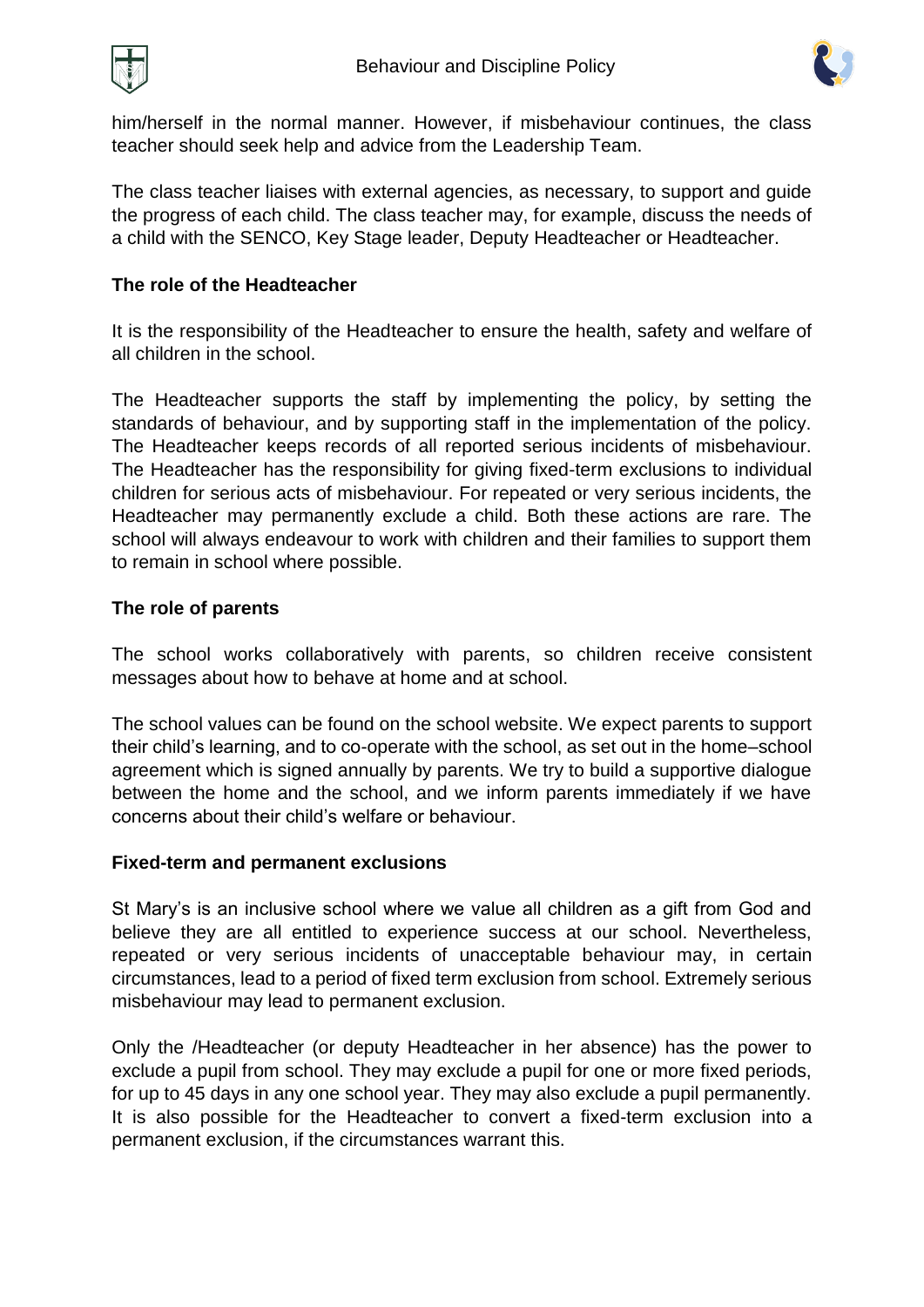



If the Headteacher excludes a pupil, she informs the parents immediately, giving reasons for the exclusion. At the same time, it is made clear to the parents that they can, if they wish, appeal against the decision to the governing body. The school informs the parents how to make any such appeal.

The Headteacher informs the LA and the governing body about any permanent exclusion and about any fixed-term exclusions beyond five days in any one term.

The governing body itself cannot either exclude a pupil or extend the exclusion period made by the Headteacher.

The governing body has a discipline committee which is made up of between three and five members. This committee considers any exclusion appeals on behalf of the governors.

When an appeals panel meets to consider an exclusion, they consider the circumstances in which the pupil was excluded, consider any representation by parents and the LA, and consider whether the pupil should be reinstated.

If the governors' appeals panel decides that a pupil should be reinstated, the Headteacher must comply with this ruling.

# **Monitoring**

The Headteacher monitors the effectiveness of this policy on a regular basis. She also reports to the governing body on the effectiveness of the policy and, if necessary, makes recommendations for further improvements.

The school keeps records of incidents of misbehaviour on CPOMs. These records are monitored by the Headteacher each term. The Headteacher records those incidents where a child is sent to her on account of poor behaviour. The Headteacher keeps a record of any pupil who is suspended for a fixed-term, or who is permanently excluded. Action is taken accordingly to support the pupils, parents and staff.

#### **Review**

The governing body and school staff review this policy every two years - minimum. The governors may, however, review the policy earlier than this, if the government introduces new regulations, or if the governing body receives recommendations on how the policy might be improved.